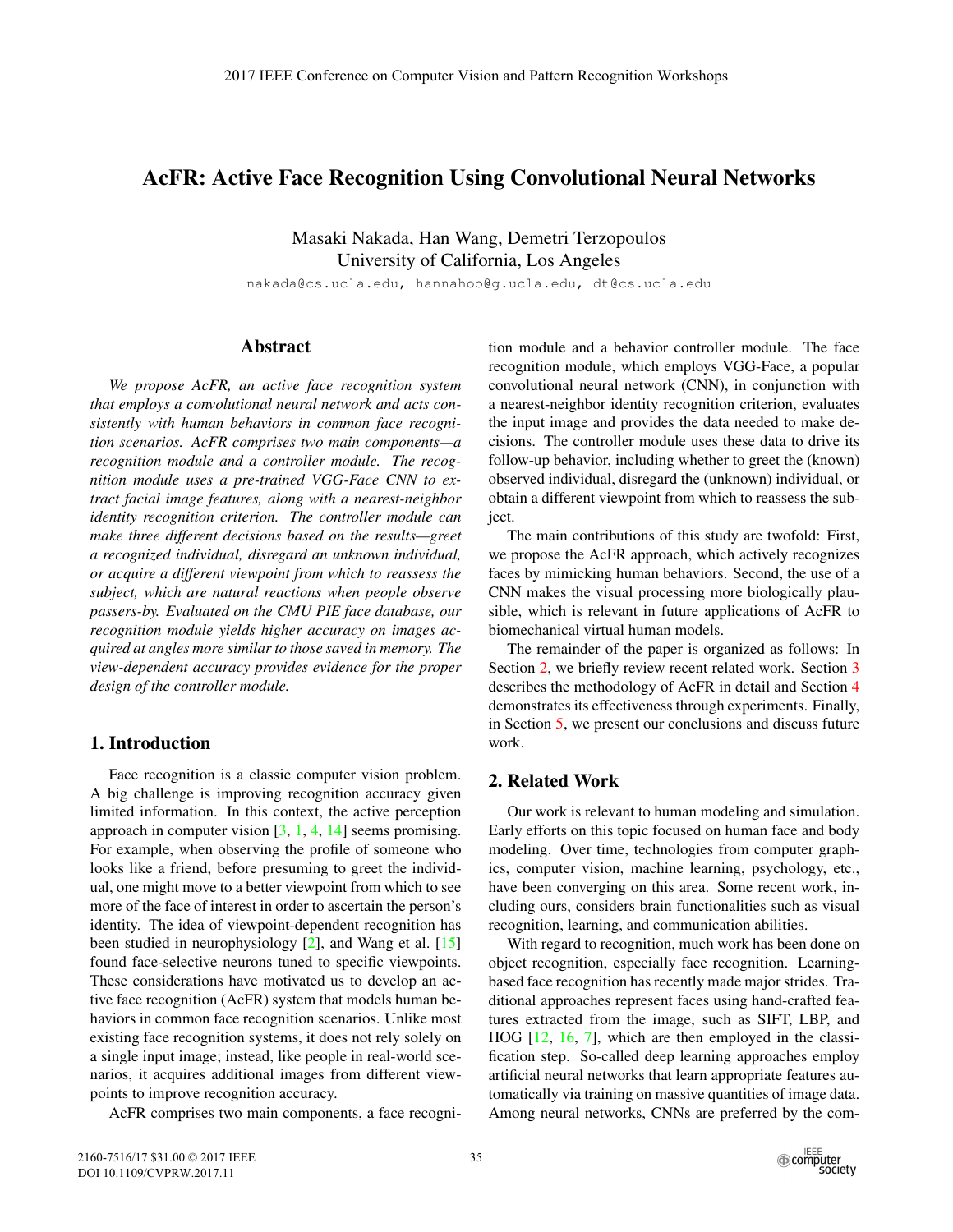

Figure 1. System architecture

puter vision community in part because the mechanisms underlying their architectural design are suggestive of cortical mechanisms in biological vision systems.

Although CNNs have been applied to face recognition as far back as 1997  $[6]$ , the recent availability of massive image datasets have revealed their power. A representative work of this class of approaches is Deep-Face [13], which uses a 9-layer CNN trained on 4.4 million labeled facial images including over 4,000 identities. It has achieved outstanding performance in both the Labeled Faces in the Wild (LFW) [7] and YouTube Faces (YTF) [16] benchmarks. Subsequently, Parkhi et al. [10] proposed the VGG-Face network, which we have adopted in our work. It uses a 16-layer CNN trained on 2.6 million images and achieves even better accuracy in these benchmarks.

## 3. Methodology

As illustrated in Fig. 1, our AcFR system consists of two main modules—a behavior controller module, which is served by a face recognition module. Given a facial image, the recognition module will attempt to determine the subject's identity and will provide its results to the controller. The controller has two functionalities: to re-evaluate the face whenever the viewpoint changes and to model human behaviors based on the results of recognition.

#### 3.1. Face Recognition

The modern face recognition pipeline usually consists of four stages: detection, alignment, representation, and classification. Detection and alignment are often included as preprocessing steps. Given a good facial representation, the system can predict identity through classification algorithms.

#### 3.1.1 Preprocessing

Face detection and alignment algorithms are often employed because many face recognition algorithms require the input images to be carefully positioned into a canonical pose. Sometimes the assumption is made that the detection step has provided rough alignment. In this project, faces are detected using the algorithm by Mathias et al. [8].

#### 3.1.2 Face Representation

Face representation heavily influences the performance of the face recognition system and is also the focus of current recognition-related research. In this project, we employ the VGG-Face network (Fig. 2), a 16-layer CNN that is trained on over 2 million celebrity images. In addition to its outstanding performance in benchmarks, we chose it over other CNNs because (i) the image dataset that VGG-Face used is similar to ours, which makes its performance more reliable in our application, and (ii) the pre-trained VGG-Face model is available in the Caffe  $[5]$  Zoo Library, which makes it easy to use. Using VGG-Face, we are able to extract suitable image features from the output of the fc-6 layer and use them in our subsequent classification stage. In this way, each  $224 \times 224$  image is represented by a 4,096-dimensional feature vector.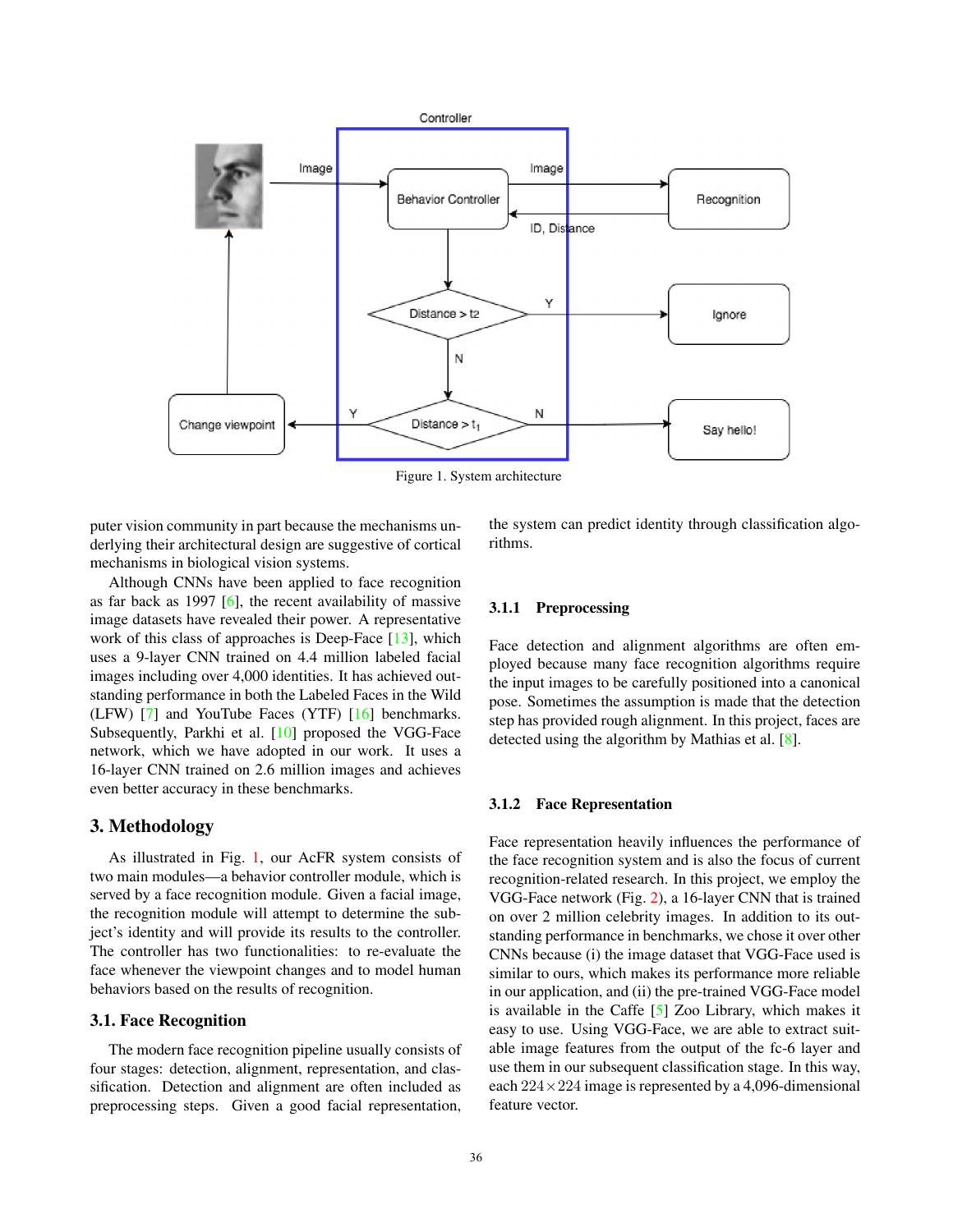

Figure 2. VGG-Face network architecture

## 3.1.3 Classification

Given the extracted features, we experimented with various classification algorithms. With half the dataset used for training, Support Vector Machines and Linear Regression yielded poor accuracy (below 20%), whereas K-Nearest-Neighbor (KNN) classification achieved 90% accuracy with  $K = 30$ . We determined that the performance gap is attributable to the "curse of dimensionality". Furthermore, maintaining only a single frontal image per person in the gallery G results in an improvement over KNN. Accordingly, we decided to use the Nearest-Neighbor (NN) classifier. Given the feature vector  $\theta$  associated with an unknown image, NN will compute its Euclidean distance from each of the feature vectors  $\theta_i$  stored in the gallery G and output the identification of the image as

$$
ID = \arg\min_{\theta_i \in G} \|\theta - \theta_i\|.
$$
 (1)

We also used Euclidean distance in the subsequent behavioral model.

#### 3.2. Behavior Modeling

In active face recognition scenarios, human behaviors can be roughly categorized into three types: change viewpoint, greet, and ignore. If a person of interest is likely to be someone we know, but we are uncertain, we will seek a better position from which to observe the subject's face until we can confidently recognize the subject or relegate the subject a stranger, at which point we would choose to greet or ignore the subject, respectively. Hence, our controller module is designed to model such behaviors based on the results of facial image recognition.

The controller module is initialized with two distance thresholds,  $t_1$  and  $t_2$ . Given the output of the recognition module, the controller can model the aforementioned behaviors in the following simple way:

$$
Behavior = \begin{cases} \text{Greet} & \text{if } d \leq t_1, \\ \text{Igmore} & \text{if } d \geq t_2, \\ \text{ChangeView} & \text{if } t_1 < d < t_2, \end{cases} \tag{2}
$$

where  $d = \min_{\theta_i \in G} || \theta - \theta_i ||$ . In the first and second cases, our system is confident that the subject is a friend or a stranger, respectively, while in the third case it must acquire more information via a change in viewpoint.

## 4. Experiments

## 4.1. Experimental Setup

We used Caffe [5] to implement our recognition module. It is one of most popular neural network frameworks and is widely used by many large-scale computer vision applications. Additionally, Caffe provides various popular pretrained neural networks in its Model Zoo. Considering the high computational costs of CNNs and the complexity of installing Caffe, we decided to develop this project on Elastic Compute Cloud (EC2), which provides a scalable computing capability on Amazon Web Service (AWS), and we used the g2.2xlarge GPU instance, which has Caffe already installed, that takes advantage of the high-performance parallel processing capabilities of NVIDIA GPUs.

## 4.2. Dataset

The PIE facial image database used in this project was collected by Carnegie Mellon University's Robotics Institute  $[11]$ . It contains 41,368 images of 68 people taken under 43 different illumination conditions, 4 different facial expressions, and 13 imaging viewpoints (from 13 cameras) ranging from -90◦ to 90◦. Among the 13 cameras, 9 are positioned at head height in an arc from approximately a full left profile to a full right profile. As shown in Fig. 3, images acquired from these 9 viewpoints may be used to model a sequence of faces seen by an active observer.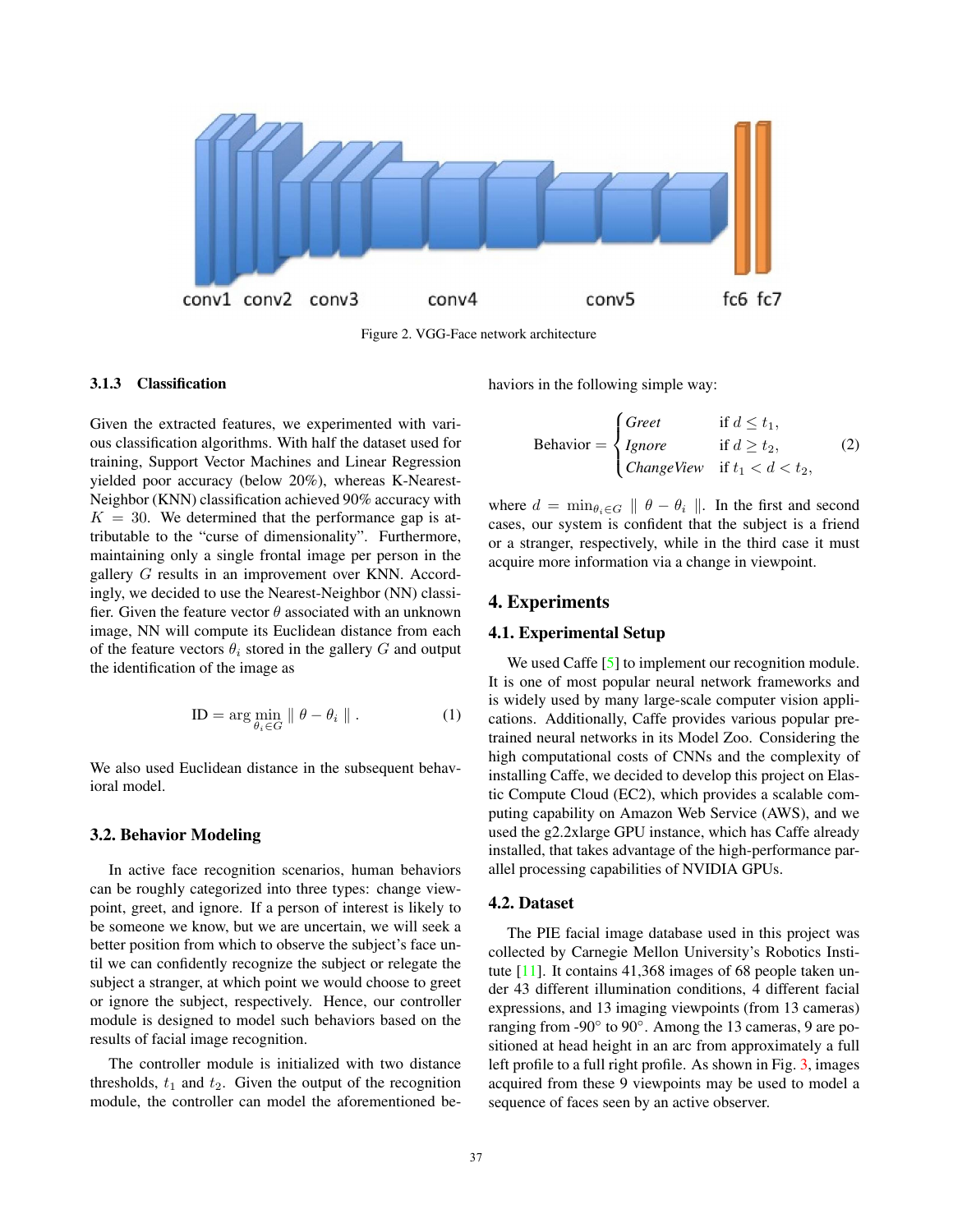

Figure 3. A sequence of 9 images of the same person



Figure 4. Distance for different viewpoints



Figure 5. Accuracy for different viewpoints

## 4.3. Face Recognition Module Performance

To evaluate the performance of our recognition module, we reserved one frontal image of each person, saved its VGG-Face feature vector in the gallery and used the remaining images for testing. Fig. 4 and Fig. 5 show that the accuracy and distance are view-dependent, as expected. For images with angles closer to the frontal view, the accuracy can reach 100% and the distance is also minimized. This shows that views can be represented by the features extracted by VGG-Face and also provides evidence for the



Figure 6. Distance for different viewpoints for side-view gallery



Figure 7. Accuracy for different viewpoints for side-view gallery

view-dependent design of our behavior model.

To investigate further the influence of the gallery on the results, we changed the stored feature vectors in the gallery from frontal views to -45 $\degree$  side views. Fig. 6 and Fig. 7 show that the optimal view (the view that results in the highest accuracy and minimal distance) changes accordingly. Also, due to the similarity between the left and right side views, a distance local minimum occurs at 45◦ and the accuracy remains roughly the same for angles near -45◦ and 45◦. This is reasonable because the images most familiar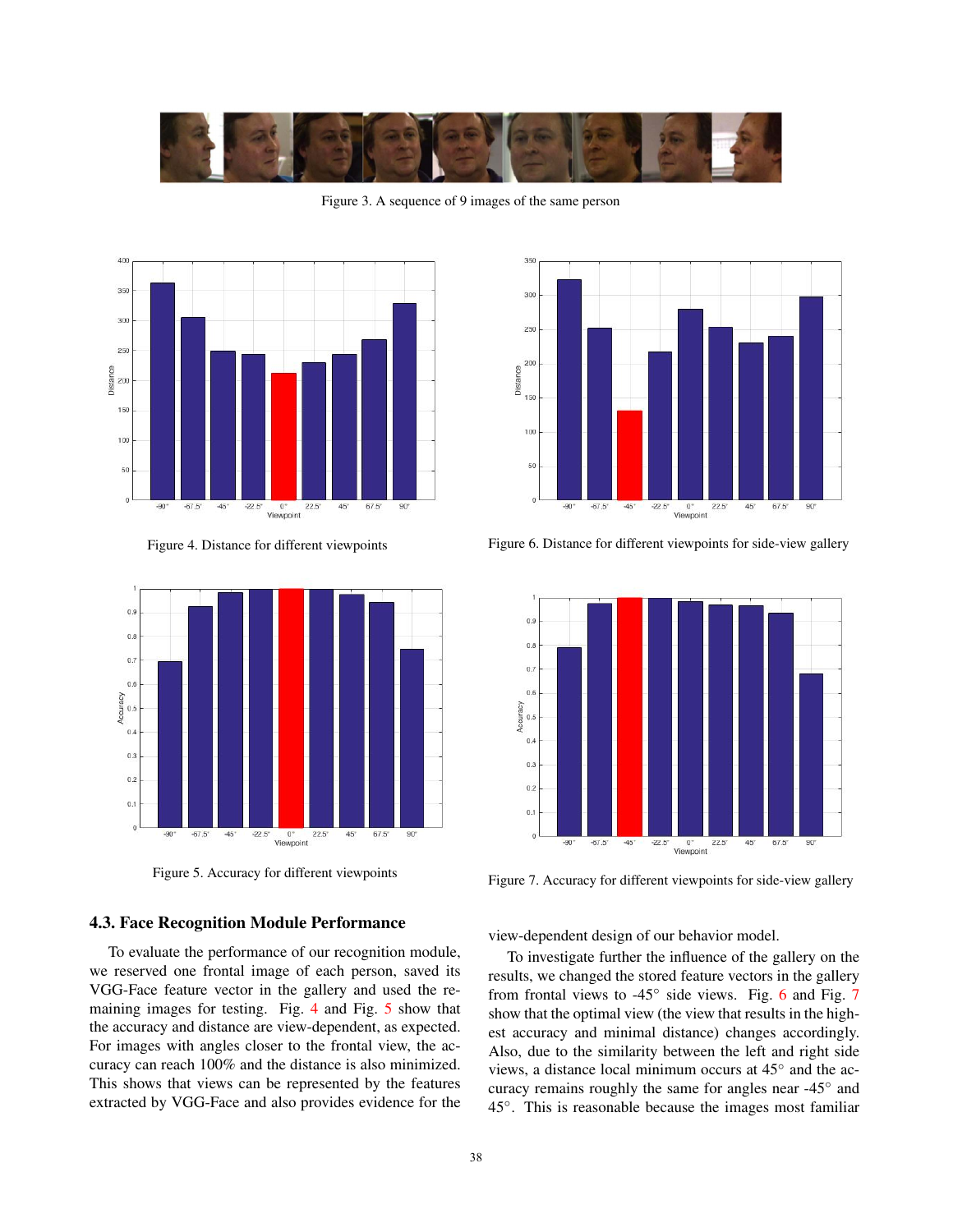to the active observer are the images (feature vectors) in memory—the gallery.

To test how our AcFR system works when observing strangers, we removed 10 people randomly from the gallery to relegate them strangers. For these strangers, the average distances under different views range from 286 to 350, which are close to the distance of the worst views at -90° and 90°. This shows that our system is able to distinguish strangers from friends. Thus, for properly set thresholds in the behavior controller module, it exhibits appropriate behavioral modeling.

## 4.4. Behavior Controller Module Performance

For each of the 68 subjects in the PIE database, we choose a sequence of images, one per viewpoint angle, under one specific illumination condition (Fig. 3), albeit sometimes with different expressions. This is because viewpoint changes usually happen quickly, which means that illumination is likely to remain unchanged, although expression may change. Then our AcFR system plays the role of an active observer with the feature vectors associated with the frontal images of all 68 subjects in memory. We tested the active observer's first reaction when acquiring images from different viewpoint angles.

Modifying the thresholds in our behavior model changes the "personality" of our AcFR system. As expected, the system greets the subject more often for larger  $t_1$ , and ignores the subject more often for smaller  $t_2$ . By default, we set the thresholds to  $t_1 = 250$  and  $t_2 = 325$ .

Fig. 8 shows the behaviors when the initial observation is at different angles. Obviously, the frontal view is the best from which the observer can immediately recognize the subject. By contrast, the full left profile and full right profile are the most difficult views to recognize and they sometimes even lead to incorrect results. This mimics human active face recognition in the real world.

#### 4.5. Time Complexity

Computational efficiency is an important concern for us because large latencies undermine real-time behavioral modeling. The initialization of our AcFR system takes approximately 2.2 seconds and the recognition of each image takes only about 0.067 seconds. This implies that our system is capable of performing real-time recognition, which makes it suitable for virtual human modeling applications.

## 5. Summary, Limitations, and Future Work

We have proposed an approach to simulating human behaviors in facial recognition. Motivated by real-life face recognition scenarios and related psychological findings, we assumed that the recognition strategy should be active; therefore, the controller module in our prototype Active



Figure 8. Behaviors for different initial viewpoints

Face Recognition (AcFR) system was designed to perform facial recognition in a view-driven sequential manner. Our use of a convolutional neural network makes the recognition module of the AcFR system more biomimetic and more powerful compared to alternative approaches. The experimental results support our design decisions.

The direction of movement when our AcFR system decides to change its viewpoint was not carefully investigated. This can be a problem because the system may decide to move from a side view to look at the subject from behind, whereas people normally move towards the front of a subject in order to see the face more clearly. Therefore, the direction of the face must be estimated for more realistic active face recognition.

In future work, we will incorporate our AcFR system into a biomechanical human model of the face-head-neck complex [9]. To this end, the behavioral repertoire of the system's controller module will need to be expanded.

## **References**

- [1] J. Aloimonos, I. Weiss, and A. Bandopadhay. Active vision. *International Journal of Computer Vision*, 1(4):333–356, 1988. 1
- [2] T. J. Andrews and M. P. Ewbank. Distinct representations for facial identity and changeable aspects of faces in the human temporal lobe. *Neuroimage*, 23(3):905–913, 2004. 1
- [3] R. Bajcsy. Active perception. *Proceedings of the IEEE*, 76(8):966–1005, 1988. 1
- [4] D. H. Ballard. Animate vision. *Artificial Intelligence*, 48(1):57–86, 1991. 1
- [5] Y. Jia, E. Shelhamer, J. Donahue, S. Karayev, J. Long, R. Girshick, S. Guadarrama, and T. Darrell. Caffe: